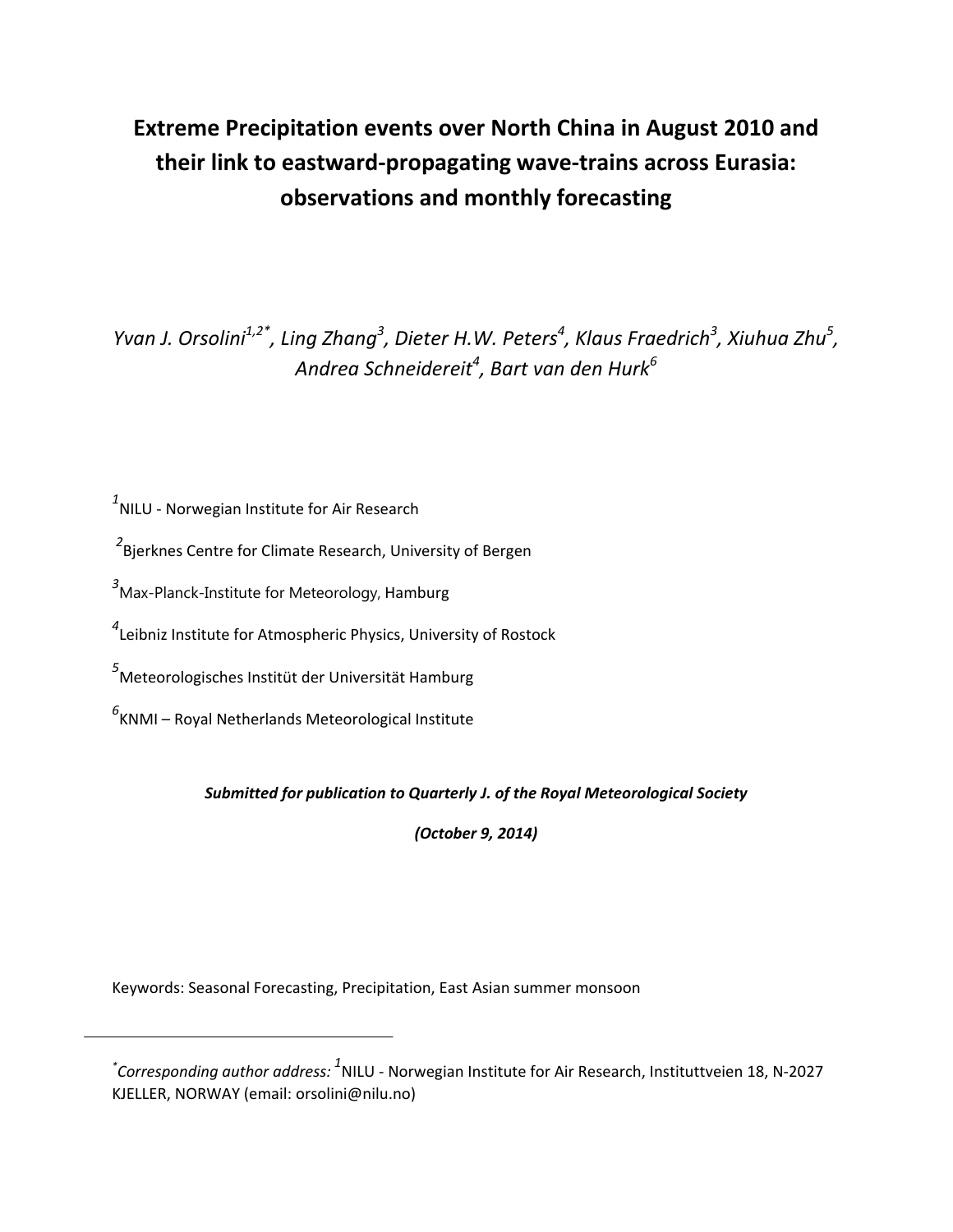#### **ABSTRACT**

Over the Far East in summer, climate is strongly influenced by the fluctuating western Pacific subtropical high (WPSH), and strong precipitation is often associated with southeasterly low-level wind that brings moist air from the southern China seas. The WPSH intra‐seasonal variability is partly influenced by quasi‐ stationary wave‐trains propagating eastwards from Europe across Asia along the two westerly jets: the Silk‐Road wave‐train along the Asian jet at mid‐latitudes and the polar wave‐train along the sub‐polar jet. In the unusual summer of 2010, Northeast China experienced its worst seasonal flooding for a decade, triggered by unusually severe precipitation. That summer was also characterized by a record‐ breaking heat wave over Eastern Europe and Russia, whose impact on the precipitation further east over China has been little explored. Here, we examine the role of the Silk‐Road and polar wave‐trains, and their impact on precipitation over Northeast China throughout August 2010, using station precipitation data and re‐analyses. We found that there is a strong link between the Silk‐Road wave‐train and extreme precipitation events; associated with a strong occasional influence of the polar wave-train, these two modulate the northward and westward shifts of the WPSH.

Forecasting such regional precipitation events at the sub‐seasonal timescale remains a big challenge for operational global prediction systems. In this study, we use high‐resolution forecasts with the atmospheric model of the ECMWF, and demonstrate that the monthly forecast failure with regard to extreme precipitation over North and Northeast China in August 2010 is linked to the failure to represent intra‐seasonal fluctuations of the Silk‐Road and polar wave‐trains and the associated modulation of the WPSH.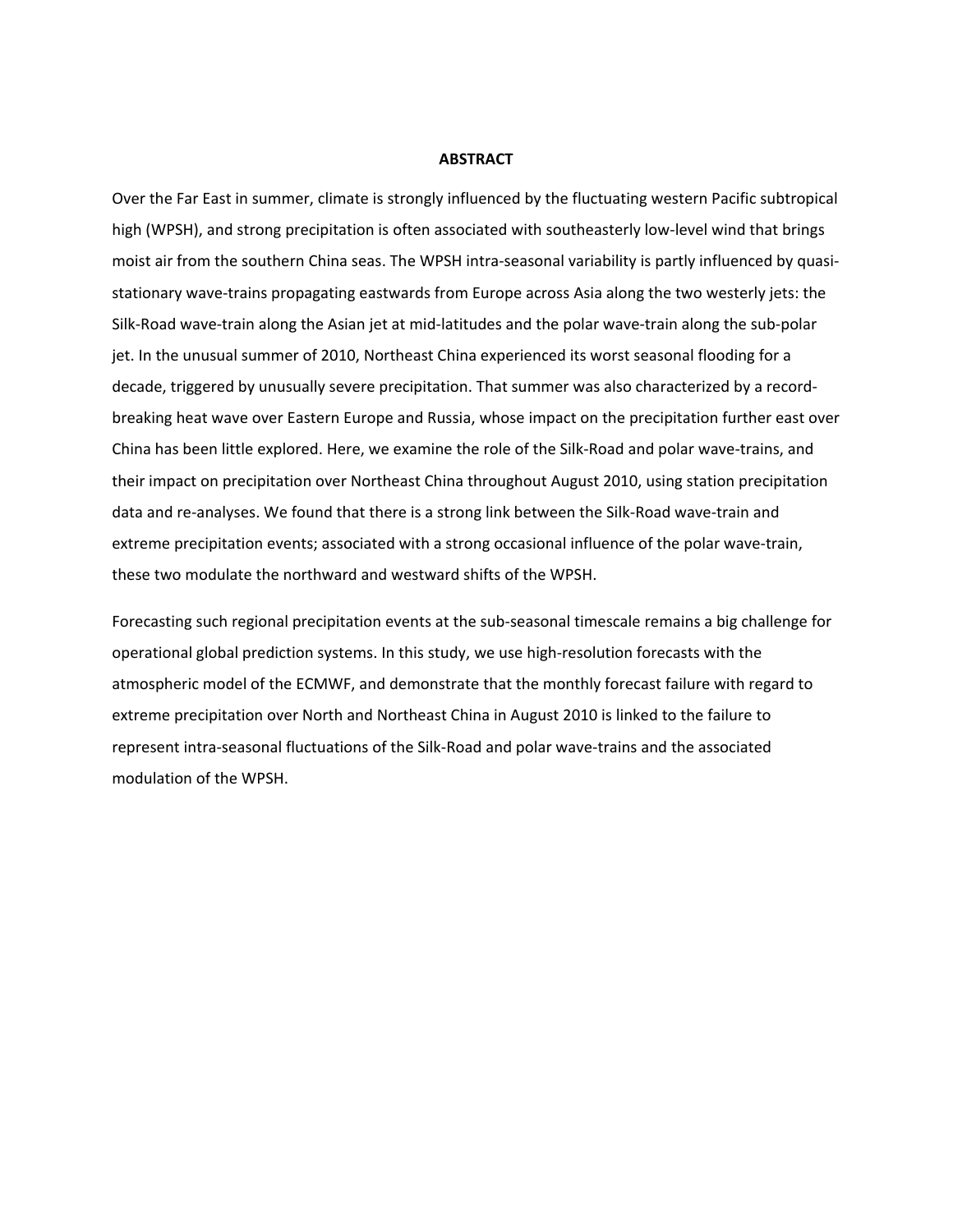#### **1. Introduction**

Over the heavily‐populated Far East region, extreme summer precipitation events can have dire societal consequences. Devastating floods have occurred in China in summertime, such as the Great Yangtze River flood in 1998 or, more recently in 2010, when Northeast China had its worst seasonal flooding for a decade, triggered by unusually prolonged and severe monsoonal rains. The floods left thousands of people dead or missing country‐wide, necessitated the evacuation of million others, and caused tens of billions of dollars in damage. In the second half of August 2010 more specifically, parts of North and Northeast China and the Korean Peninsula were affected by extreme precipitation and flooding. In Liaoning Province, the precipitation in August was the highest since 1961, leading to flooding in two rivers of the Northeast China. The Yalu River, which is the national boundary between China and North Korea, experienced severe flooding on 23 August, 2010, ranking fourth among all the historical records. 250,000 people were forced to leave their homes (Sun and Zhao, 2011).

Over the Far East in summer, precipitation is strongly influenced by the East Asian Summer Monsoon (EASM), which displays strong inter‐annual and intra‐seasonal variability (e.g. Wang et al., 2013; Schubert et al., 2014). Over Eastern China in particular, a strong EASM and high precipitation events are often brought by the westward migration of the western Pacific subtropical high (WPSH), and southeasterly low-level winds that bring moist-laden air from the southern China seas to the land (Ding and Wang, 2005; Cha et al., 2011; Zeng et al., 2012). The inter-annual WPSH variability is affected by airsea interaction in the tropical western Pacific and Indo‐Pacific regions, notably by ENSO in both developing El Niño and La Niña, and by the Pacific‐Japan (PJ) meridional teleconnection pattern (Kosaka et al., 2012; 2013; Wang et al., 2013). The ENSO influence is such that the WPSH is strengthened during summers when El Niño is decaying.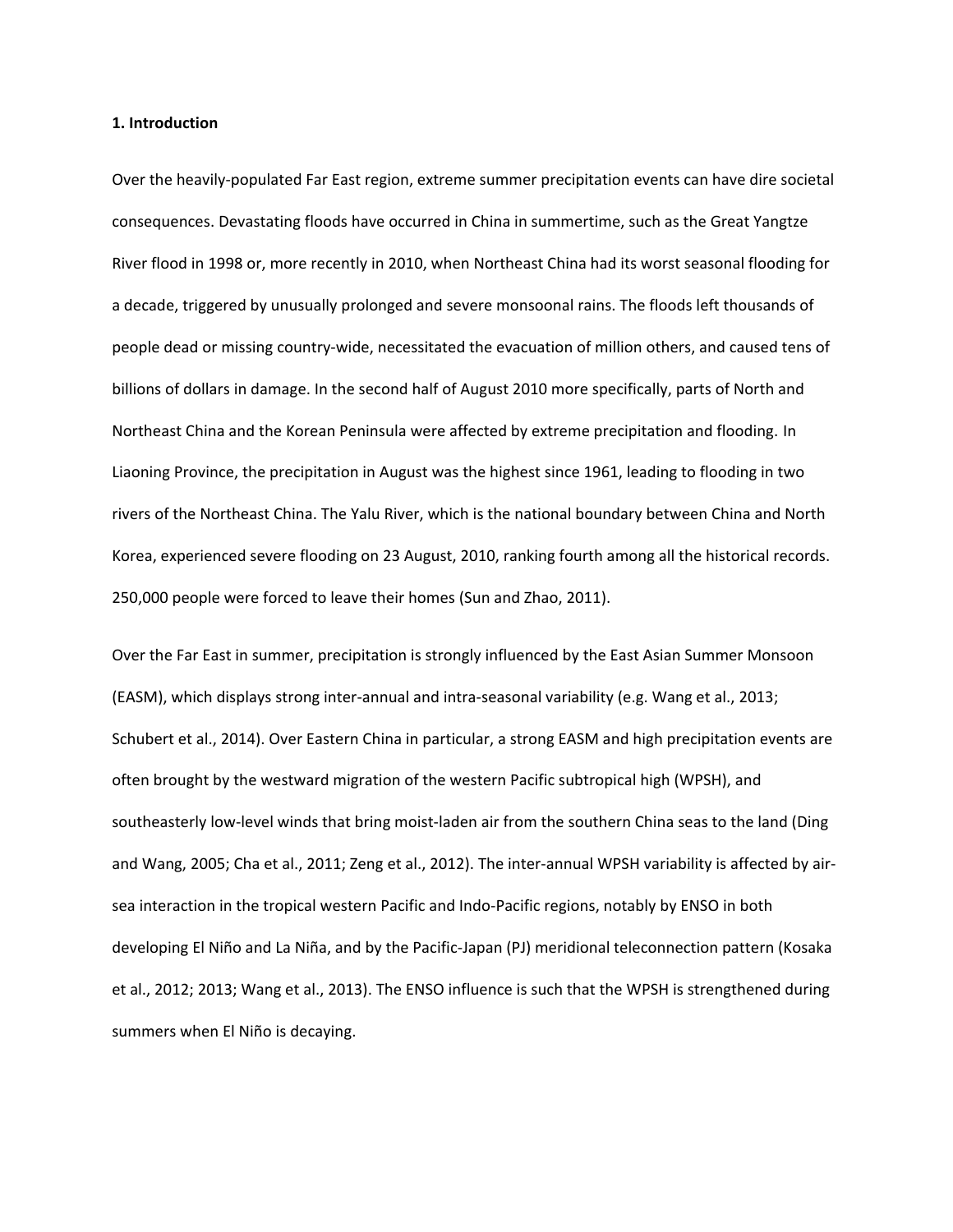On the other hand, the intra‐seasonal variability of the WPSH, and hence of precipitation, is also influenced by quasi‐stationary, hemispheric‐scale wave‐trains (WTs) propagating eastwards from Europe across Asia. Such WTs play an important role in the boreal summer subseasonal variability (Ding and Wang, 2005; Schubert et al., 2011). They tend to develop in the North Atlantic and then split in the jet exit region, further propagating along the two westerly jets across Asia: the Silk‐Road (S‐R) WT along the Asian jet at mid‐latitudes and, on a more northern route, the polar WT along the sub‐polar jet (Kosaka et al., 2009; Enomoto, 2004; Ding and Wang, 2005, 2007; Zhu et al., 2010; Schubert et al., 2014). Vorticity sources associated to transient eddies in the Euro-Atlantic sector tend to trigger both WTs with a modulation brought by the summer North Atlantic Oscillation (Bothe et al., 2010; Linderholm et al. 2011; Schubert et al., 2014). Along the WTs, anticyclones bring diabatically compressed dry, warm air masses, providing conditions for heat waves and drought if they remain stationary for a prolonged period. Opposite regional‐scale anomalies in surface wetness or dryness can hence appear under the alternating quasi-stationary cyclonic or anticyclonic centers aligned in a near-zonal direction along these WTs. For example, a wet Tibet and a dry North China would be associated with a particular phase of the S‐R WTs (Bothe et al., 2010; Zhu et al., 2010). Opposite anomalies in surface wetness or dryness can similarly appear in the meridional direction, under the out-of-phase cyclonic or anticyclonic centers within the S-R WT to the south and the polar WT to the north. In such as case, Siberia can be anomalously wet while Northeast Asia is anomalously dry (Iwao and Takahashi, 2008). Examples of such WTs across Eurasia in the summers 2003 or 2010, both characterized by prominent heat waves have been described (Kosaka et al., 2012; Orsolini and Nikulin, 2007; Schneidereit et al., 2012).

The S‐R WT is also under the influence of the Indian summer monsoon (Ding and Wang, 2005; 2007). Recently, Saeed et al. (2011) used simulations with the ECHAM atmospheric model to show that anomalous convection and large‐scale ascent over the Indian sub‐continent influenced the S‐R WT downstream, triggering precipitation anomalies over China about ten days later.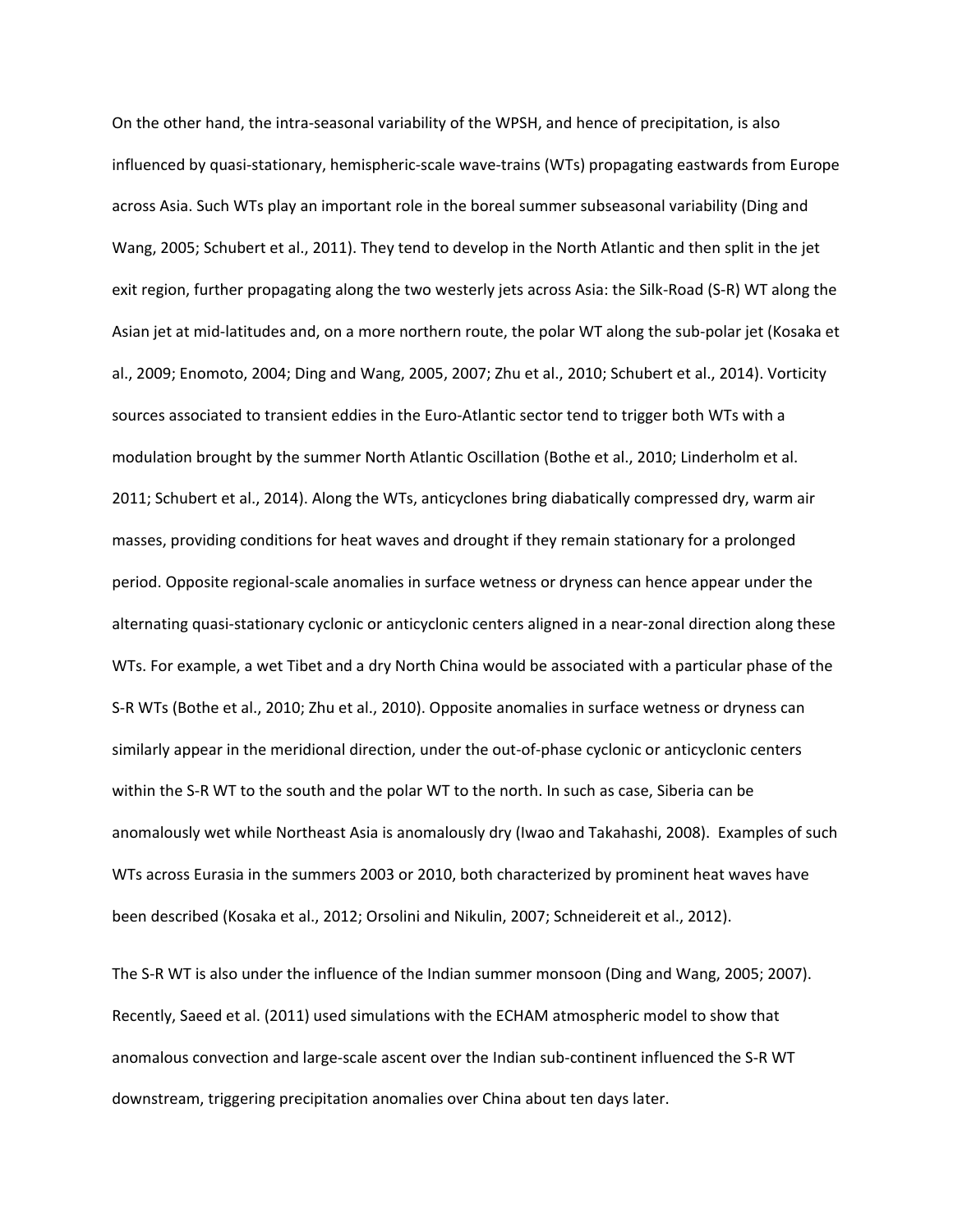In addition to these floods in China, the summer 2010 was remarkable in other ways: it was record‐ breaking hot over Eastern Europe and Russia, where a pronounced blocking and a concomitant heat wave peaked in early August (Schneidereit et al., 2012). Pakistan also witnessed catastrophic monsoonal floods in July (Hong et al, 2011; Trenberth and Fasullo, 2012). While the connections between the Russian blocking, the excitation of WTs across Eurasia and the anomalous Pakistan monsoon in the summer 2010 have been made (e.g. Lau and Kim, 2012), yet its links with the S-R WT and anomalous precipitation further east over North China have been little explored. A first goal of this article is to establish the role of the eastward‐propagating WTs in the WPSH intensification and the extreme precipitation events that occurred over North China in August 2010. Our diagnostic study aims to complement previous studies by linking the Russian blocking with developing WTs downstream and precipitation into the Far East.

The extreme heat wave over Russia and the Pakistan extreme monsoonal precipitation of summer 2010 were reasonably well‐predicted 5‐6 days in advance (Matsueda, 2011; Webster et al., 2011). Matsueda (2011) further noted that the forecast deteriorated near the blocking termination date. The development of reliable, skilful sub‐seasonal forecasts beyond the well‐established synoptic time scale of weather forecasts, would be of great societal value. While the development of seamless weather‐to‐ climate forecasts is a prioritized research topic, skilful, reliable forecasts of regional precipitation events at the sub‐seasonal timescale remain at the present time a big challenge for operational global prediction systems. Successful prediction of precipitation events would require first skilful forecast of relevant dynamical patterns, and then translation of model dynamical predictability into precipitation predictability. Sub‐seasonal to seasonal prediction of summer climate is particularly limited over the Far East. Kosaka et al. (2012) showed that, in the summer 2010, many coupled seasonal forecast models predicted a cool summer in developing La Nina conditions. Yet, they missed the interfering role of the S‐ R WT, which brought a record‐high hot summer over the Far East (Otomi et al., 2013; Kosaka et al.,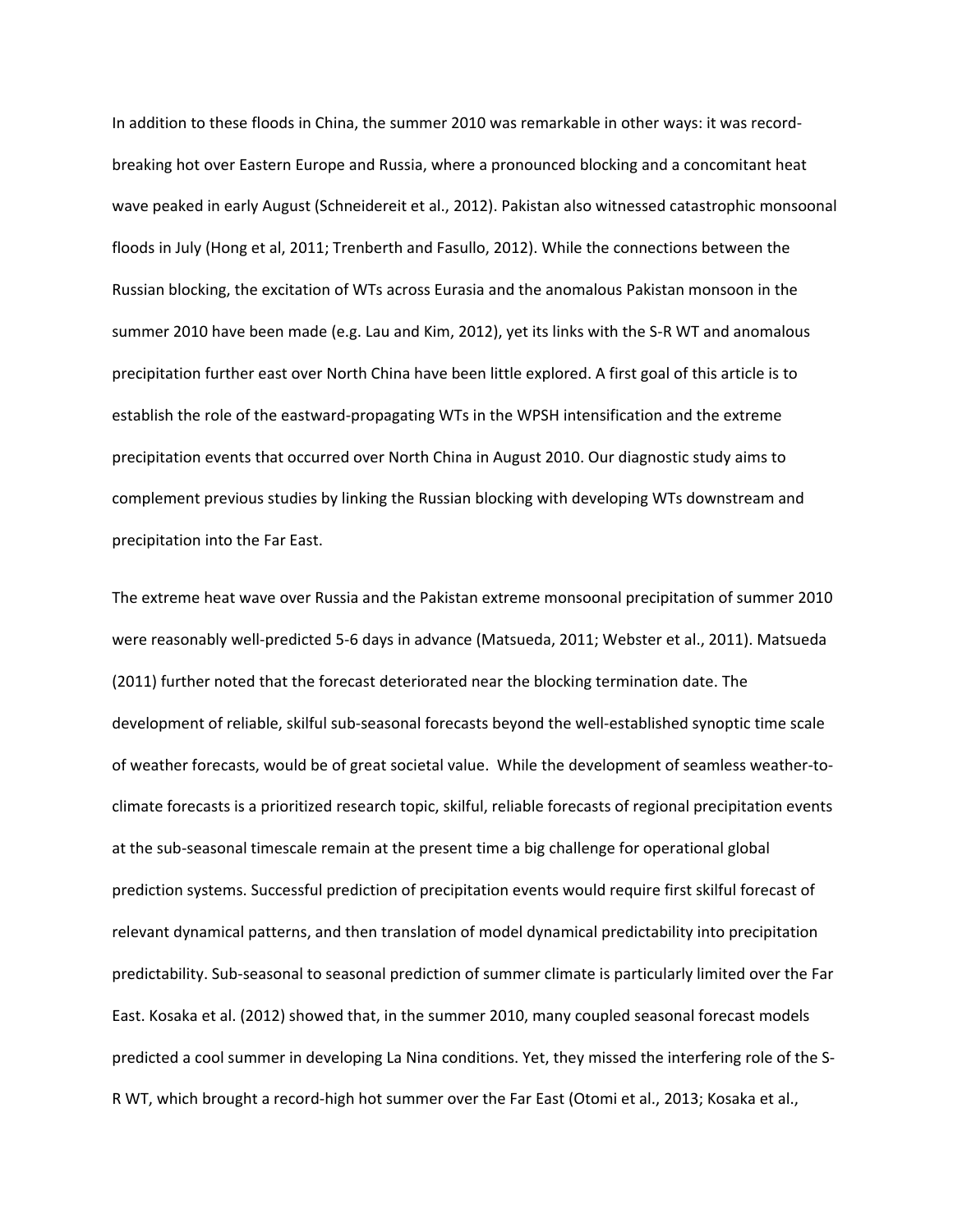2012). From the two above‐mentioned factors influencing the summer climate over the Far East, the PJ teleconnection appears to some extent (but not entirely) predictable on the seasonal time scale, through its link with ENSO. The predictability of the WTs on the other hand is low on the seasonal time scale, and the WTs show no clear linkages to sea surface temperatures (SSTs) (Kosaka et al., 2012).

To our knowledge, there has been no study of the diagnostics and predictability of the August 2010 precipitation events over the Far East on a monthly time scale, using state‐of‐the‐art operational prediction systems. On the seasonal timescale, such systems need to rely on coupled ocean‐atmosphere models, given the importance of air‐sea interactions in the EASM region (Wang et al., 2005). On the monthly timescale however, the predictability needs to be examined first with atmosphere-only models, with the atmospheric forcing of SSTs being neglected on that short time scale. A second goal of this paper is to examine the predictability of the S-R WT and the polar WT in August 2010, using a highresolution, initialised forecast model in a near‐operational prediction context. For the diagnostics and forecasts verification, it is also necessary to use the best available precipitation station data, as well as the state‐of‐the‐art re‐analyses. In this study, we use precipitation data provided by the China Meteorological Administration, and ERA‐Interim re‐analyses provided by the ECMWF. Sections 2 and 3 present an observational study of precipitation and circulation anomalies in August 2010, with section 3 specifically focused on WTs across Asia. Forecast results are described and analysed in Section 4, while a summary and concluding remarks are presented in Section 5.

#### **2. Precipitation anomalies and WPSH over North China in August 2010: data and analyses**

**Observational data**: Several datasets are used for the subsequent analyses: (i) Daily station precipitation from 1961 to 2010 is provided by the National Meteorology Information Center, China Meteorological Administration (CMA). Most stations have been established in the 1950s, but there are many missing data in this period, therefore, we consider only 573 stations for the entire China spanning from 1961 to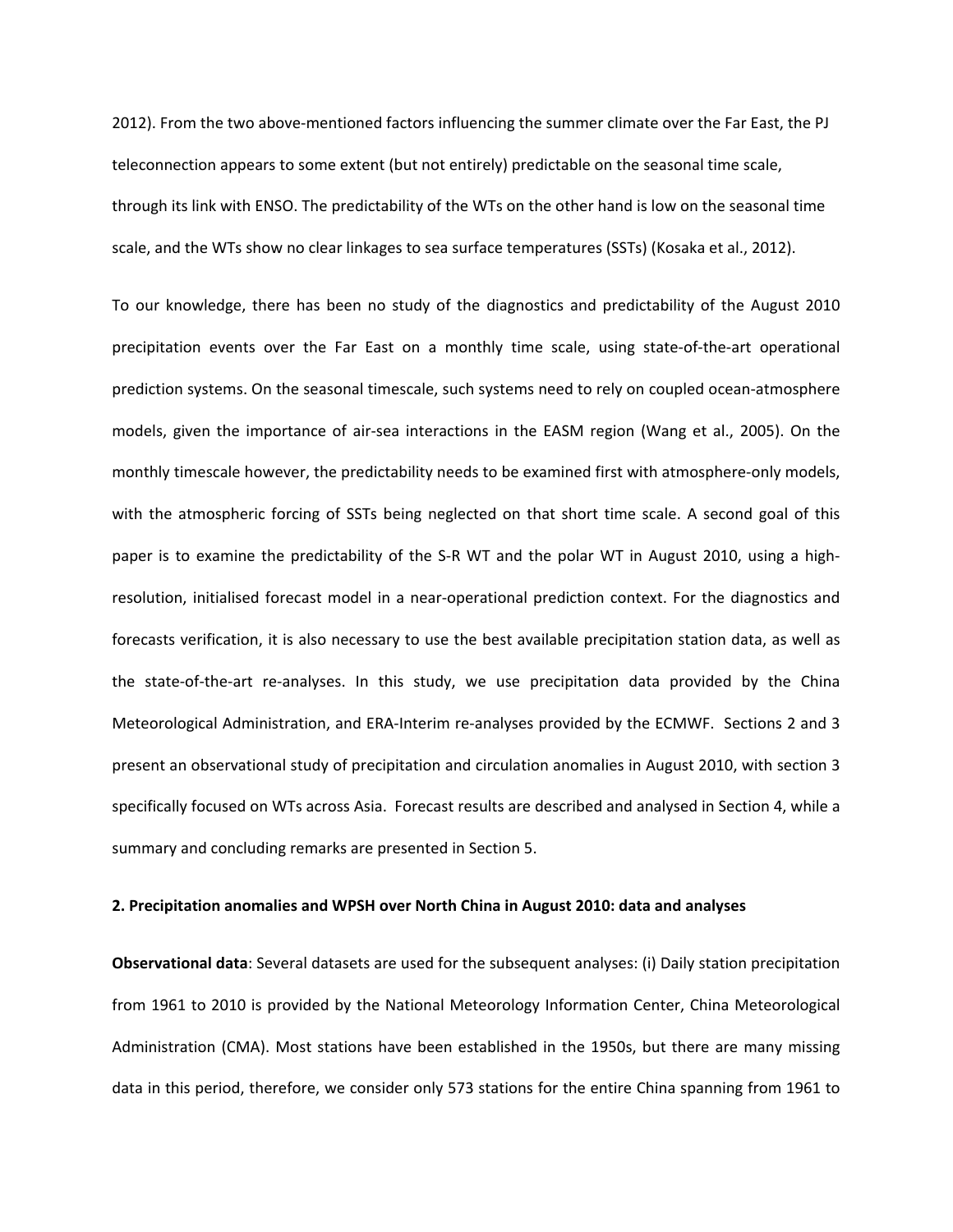2010. (ii) Geopotential height, wind fields, specific humidity and precipitation data are taken from ERA‐ Interim reanalysis dataset covering the period 1979‐2010. Meridional winds at 200hPa over the region (30°E‐130°E; 30°N‐50°N) were used in an Empirical Orthogonal Function (EOF) analysis to identify the Silk-Road pattern (S-R WT) spatial and temporal variability in August. In the rest of this paper, observational anomalies are calculated with respect to the 1979‐2009 climatology.

**Precipitation:** The geographical distribution of precipitation anomalies (mm/month) in August 2010 over China is shown in Figure 1, based on station observations (Fig1 Left) and ERA‐Interim re‐analyses (Fig1 Right). An elongated, tilted pattern of anomalously high precipitation (e.g. over 50 mm) extends from Southwest to Northeast China in both data sets. We furthermore characterize precipitation at each station using the Standardized Precipitation Index (SPI, Bordi et al., 2009). For each station, an extreme wet event is considered to occur if SPI>2.0. Following this criterion, the extreme wet stations are represented by black dots in Fig. 1a. Hereafter, we refer to this region of extreme precipitation (110.0°E‐ 127.0°E, 32.5°N‐45°N) as North China (NC). The daily rainfall (mm/day) in August 2010, averaged over all the extreme wet stations is displayed for both observations and ERA‐Interim re‐analyses in Figure 2 (Left and Right, respectively). For the collocation, grid boxes in ERA-Interim comprising each individual station were used. Five extreme precipitation events appear clearly in the station-averaged data, exceeding two-standard-deviation above climatologically: on the  $5^{th}$ ,  $8^{th}$ - $9^{th}$ ,  $14^{th}$ ,  $19^{th}$ - $22^{th}$ , and finally  $27<sup>th</sup>$ -29<sup>th</sup>. Despite a negative anomaly bias by ERA-Interim, the number and duration of the extreme precipitation events are well‐captured, with the exception of the duration of the last event. In summary, there is a broad spatial agreement between the observations based on station data and the ERA‐Interim re-analyses over NC, despite an underestimation of precipitation in the latter.

**Moisture flow**: High summer precipitation over China is often related to an intensification and westwards displacement of the WPSH (e.g. Zeng et al., 2012), which leads to northward flow of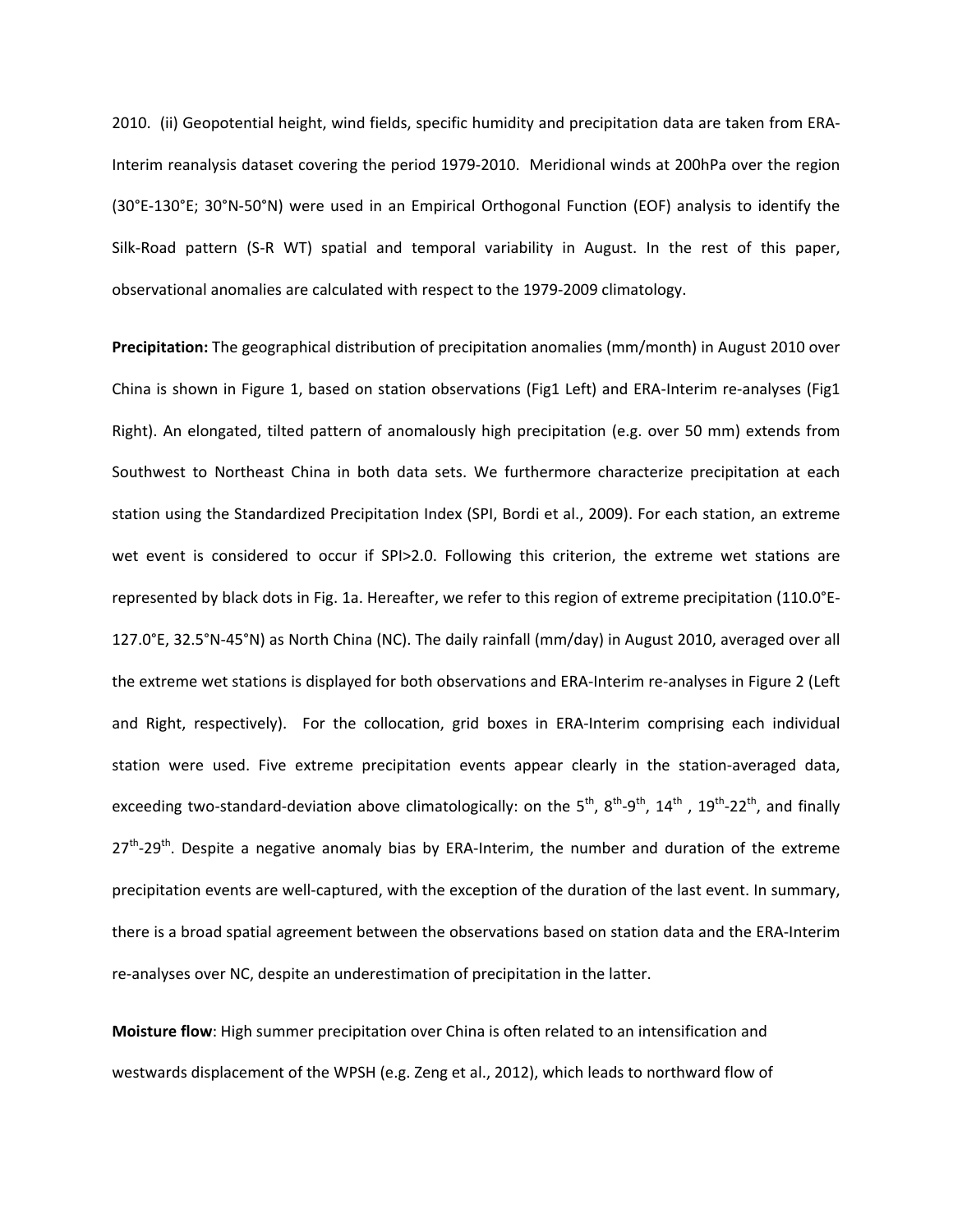moisture‐enriched air over coastal areas and into the eastern part of mainland China. Mid‐tropospheric winds are an indicator of the WPSH influence, and in the rest of this paper, we will use 500 hPa as a characteristic level to diagnose the WPSH. Figure 3a,b shows the anomalous WPSH during August 1‐15 and August 16-31, in maps of geopotential height (gpm) and wind (m/s) at 500 hPa. In the first half of the month, the WPSH is already displaced northward from its climatological position at 30°N, and it further intensifies and shifts further westwards by about 20 degrees toward mainland China in the second half of the month. Figure 3c,d also shows the vertical integral of water vapor flux vector anomalies in these two periods. The grey areas showing anomalies higher than 90 kg/m/s indicate strong moisture transport into the coastal areas from Southwest to the Northeast of China, along the northwest boundary of the strengthened anticyclone.

**Dynamics and climatological setting**: Figure 4 shows the daily ERA‐Interim meridional wind anomalies averaged over NC (as defined above) throughout August 2010. At 200 hPa, four bursts of northward wind can be identified in excess of 10 m/s, each of those coinciding with an extreme wet event (see Figure 2). We note that all but one of these wind bursts are of short duration (approximately 2‐3 days) and have a near-barotropic structure from the 200 hPa down to near 500 hPa. Only the wind burst corresponding to the longer precipitation event of August 19‐22 extends down to the lower troposphere, where it did appear first.

As mentioned in the Introduction, the WPSH falls under the influence of the PJ pattern, of ENSO and of eastward‐propagating WTs. The PJ pattern was not anomalously strong in August 2010 (not shown for brevity, see Kosaka et al. 2012). The summer 2010 was sandwiched between a preceding El Niño and a developing La Niña event, with Niño‐3.4 SST anomalies being 1.4°C in NDJ 2009/2010 and ‐1.64°C in NDJ 2010/2011. Hence, statistically, both the NDJ Niño‐3.4 SST preceding and following the summer 2010 provide positive contributions to the strengthening of the summer‐mean WPSH (Sui et al, 2007; Chou et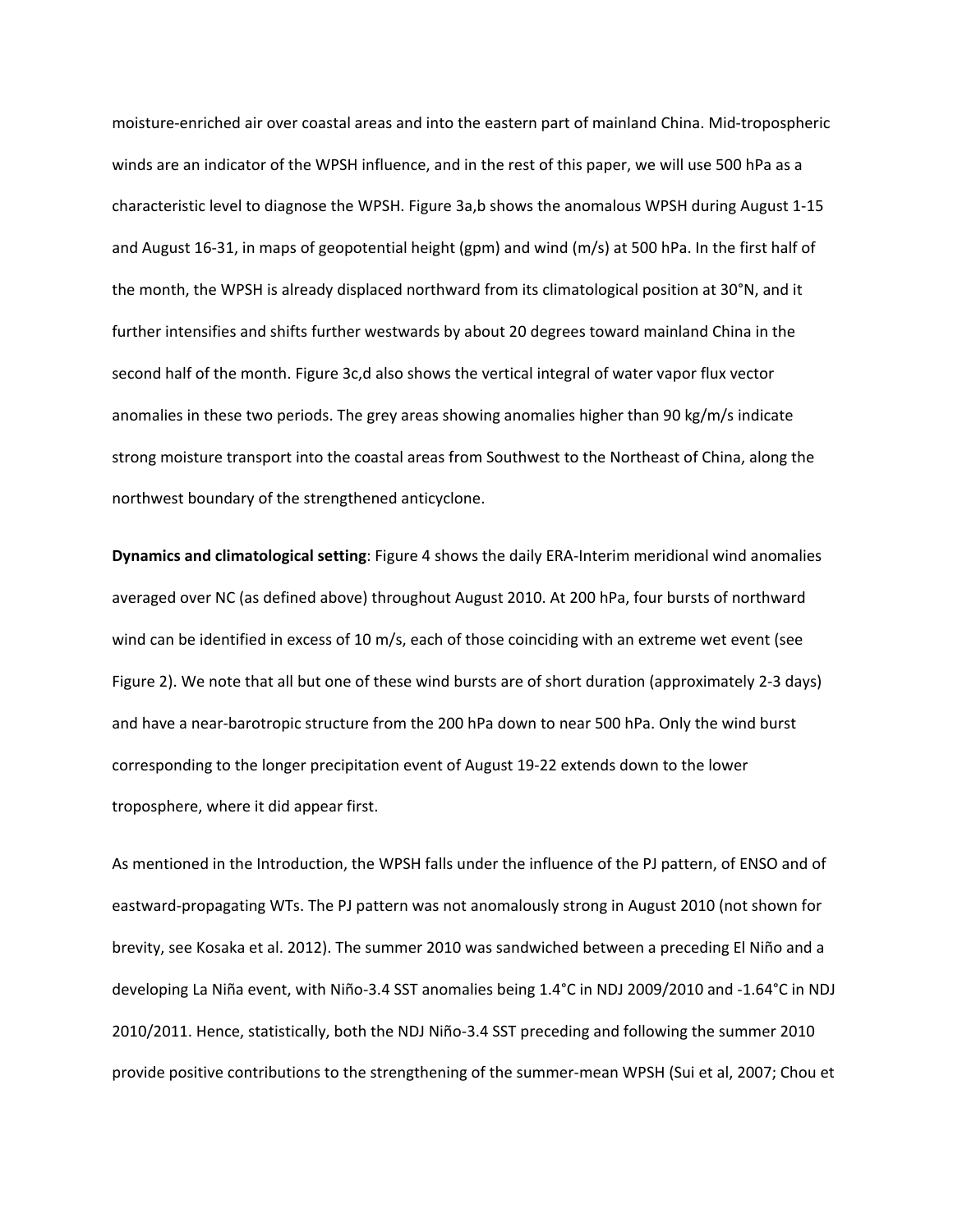al., 2009). We now examine in greater detail the sub‐monthly variability of the WTs across Asia in August 2010.

#### **3. Wave‐trains across Asia in August 2010**

As noted by Kosaka et al. (2012), the upper‐level Silk‐Road (S‐R) and polar WTs were anomalously pronounced during that summer. We first extract the S‐R pattern are using an EOF analysis of monthly‐ mean meridional wind (V) at 200hPa, in the latitude band (30°N‐50°N) and between longitudes of 30°E to 130°E. The EOF analysis is carried out for the month of August in the period 1979‐2010. After extracting the two leading EOFs (akin to two forms of S‐R WT), we regressed meridional winds onto the two principal components to obtain the hemispheric meridional wind signature of these S‐R modes (Figure 5). The two regional EOFs appear clearly as parts of hemispheric‐scale WTs. On their path from the North Atlantic to the Far East, their follow a near‐zonal route along the Asian jet region where the EOFs are defined, but they also contain out‐of‐phase polar WT along the sub‐polar jet across northern Eurasia. The EOF daily principal components throughout August 2010 (Figure 5, Bottom) show that the second half of August is characterized by a negative phase of the EOF‐1 followed by a positive phase of both EOFs. We next reconstruct the 200hPa-meridional wind from the sum of the two EOFs over the previously‐defined NC region and compare it to ERA‐Interim (Figure 6). Among the four observed pulses of northward winds with values exceeding approximately 10 ms<sup>-1</sup>, the timing of three pulses and approximately half of their amplitudes are captured by the reconstructed wind based on the two EOFs. Only the wind pulse around August 21 is not. Hence, the meridional wind fluctuations over the NC region are to a large extent related to S‐R WTs.

A Hovmöller plot of 200 hPa meridional wind anomalies, averaged over the latitude band 40°N‐45°N, is shown in Figure 7. Four, slowly eastward‐propagating S‐R WTs are highlighted in green. There is some subjectivity in identifying these WTs and their full longitude span, but we have highlighted major WTs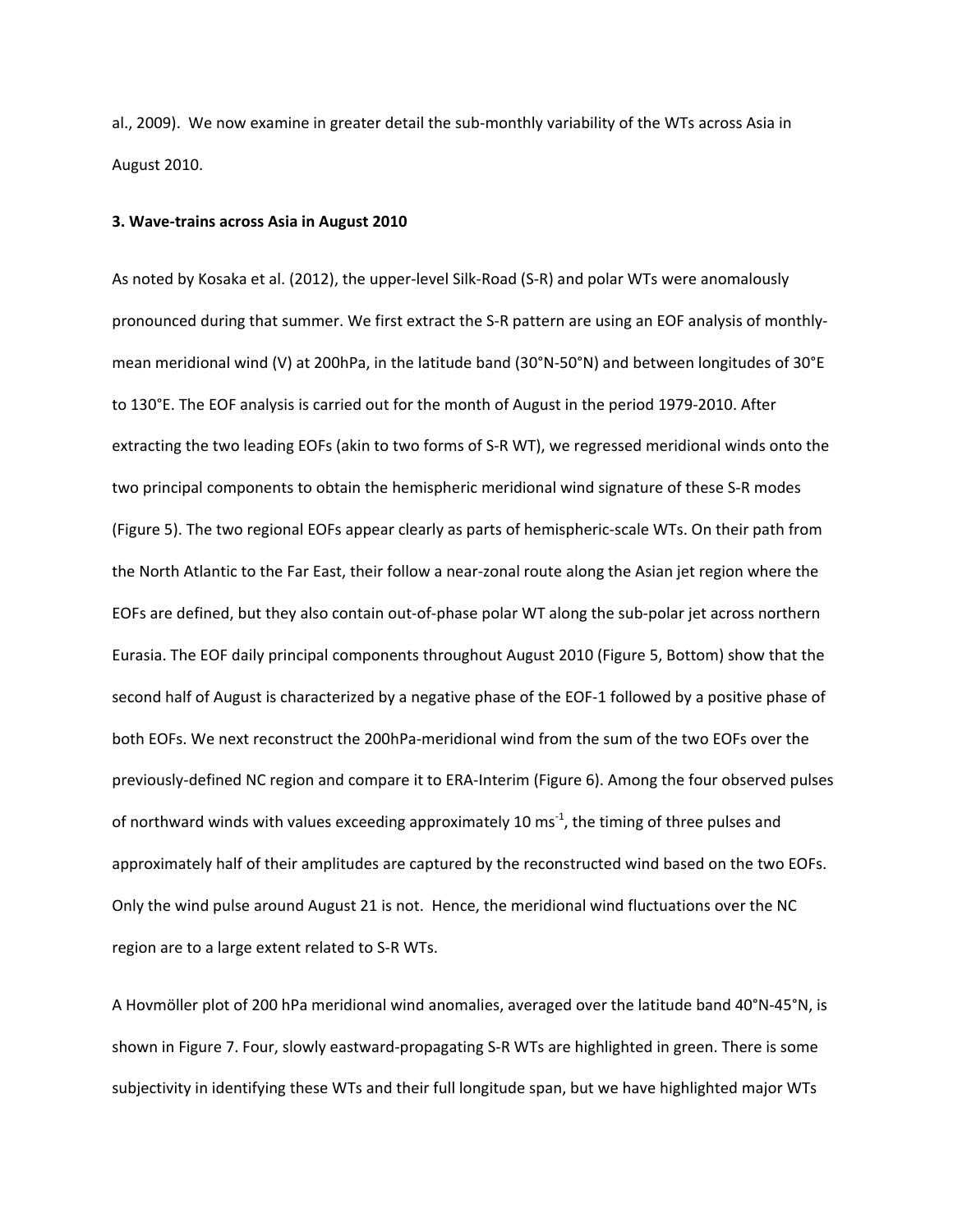extending over at least 120 degrees of longitude. They are associated with northward meridional winds at the longitude of NC (near 120°E), around approximately August 5<sup>th</sup>, 7-8<sup>th</sup>, 12-17<sup>th</sup> and 23-30<sup>th</sup>, the last one being the most prominent. In between the later two, there is a weaker meridional wind dipole with a northward wind at 120°E and a southward wind near 150°E. The dipole structure is found only for a few days around August 21, and does not have the longitudinal extent of a typical, near‐zonally propagating S‐R pattern.

The different nature of the event around August 21 can be linked to the decaying stages of the blocking high over Russia that persisted from mid‐July through August 18 (Lau and Kim, 2012). To demonstrate that, we present in Figure 8 several 3‐day averages of the horizontal Plumb vector at 200 hPa, a diagnostic commonly used to investigate horizontal propagation of near-stationary waves (e.g. Schneidereit et al., 2012 for an application to the summer 2010). The 3-day averages are centered on August 15, August 21 and August 27 to cover the two pulses of S‐R WT and the dipole anomaly in the second half of August (Figure 7). The 200-hPa geopotential height anomalies (color shading) further illustrates the near‐zonal S‐R WTs or the strong polar WTs. The NC region is clearly under the influence of wave trains emanating slightly east of the Caspian Sea and propagating near‐zonally along the S‐R WT route on August 15<sup>th</sup> and 27<sup>th</sup>. On August 21 however, the WT over NC is seen to emanate from the Euro‐Atlantic and Western Russia region at much higher latitudes (55°‐60°N), and it veers south only above China. In the Hovmöller plot at 40°N-45°N (Figure 7), the WT hence shows no signature at longitudes west of about 100°E around August 21. The meridional wind dipole in Figure 7 hence reflects a polar WT event and is not part of a typical longitudinally‐oriented S‐R WT.

#### **4. Monthly forecasts of wave trains across Asia in August 2010**

#### **4.1. ECMWF Forecast model**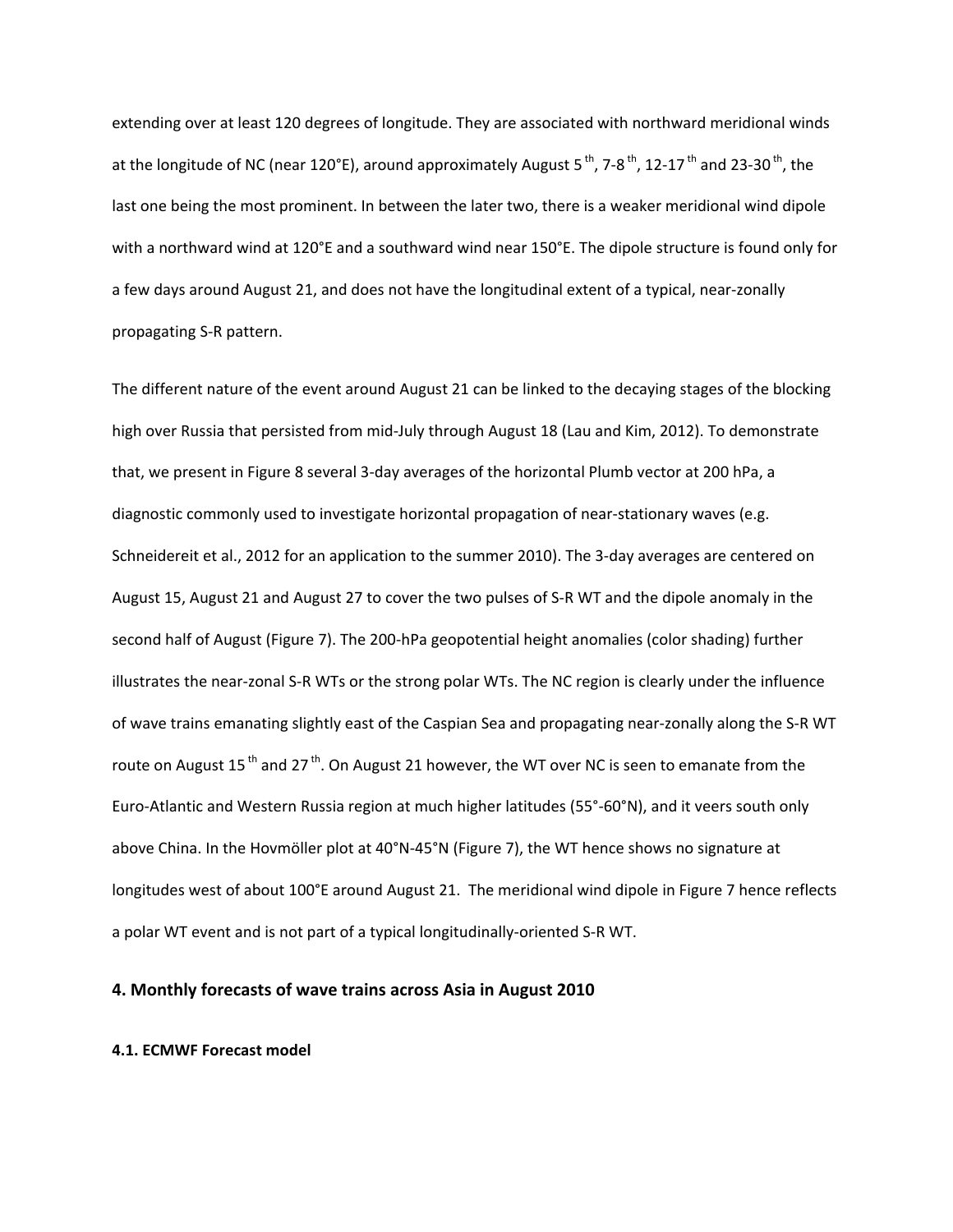We now turn to the forecast of the anomalous circulation in August 2010, using atmosphere-only retrospective forecasts carried out by the KNMI with the IFS model of the European Centre for Medium‐ Range Weather Forecasts (ECMWF). These runs expand on a previous set of simulations described in van den Hurk et al. (2012), and are carried out over the period 2000‐2010. While we focus on August 2010, model anomalies are computed using the runs over the 10‐year period 2000‐2009. In this article, we only use the first month of the seasonal forecasts starting on August 1.

These runs were made with a recent cycle (Cy36R4) of the atmospheric model, with 62 levels, an upper boundary near 5 hPa, and a spatial resolution of 1 degree by 1 degree (T255). The realistic initial atmospheric states are derived from ERA‐Interim re‐analyses. They have realistic land states and improved soil moisture initialisation. The initial land states are derived from ERA‐Interim, and the soil moisture variables are realistically initialized from an off-line run of the land module HTESSEL forced by ERA‐Interim. SSTs are prescribed, i.e. realistically initialized and progressively relaxed to climatology allowing for some persistence (Koster et al., 2011; van den Hurk et al., 2012). These simulations are hence true forecasts, and make no use of prior information during the forecast period.

Ensembles consist of 10 members each and mostly ensemble‐means are used here. The ensemble members are generated from perturbed initial atmospheric states using the singular vector approach.

#### **4.2. Monthly forecast results**

A Hovmöller plot of the 200‐hPa meridional wind anomalies in the ensemble‐mean forecast, averaged over the latitude band 40°N‐45°N, is shown in Figure 9 (Top). The forecasts capture meridional wind fluctuations associated with the S‐R WT during the first 10 days of August, as expected given that the realistic initialization should give good predictability on the synoptic time scale. However, it is quite striking that ensemble‐mean forecasted wind anomalies become unrealistic after that, remaining near‐ stationary for 2 weeks around 30°E over the Eastern Mediterranean and around 120°W over the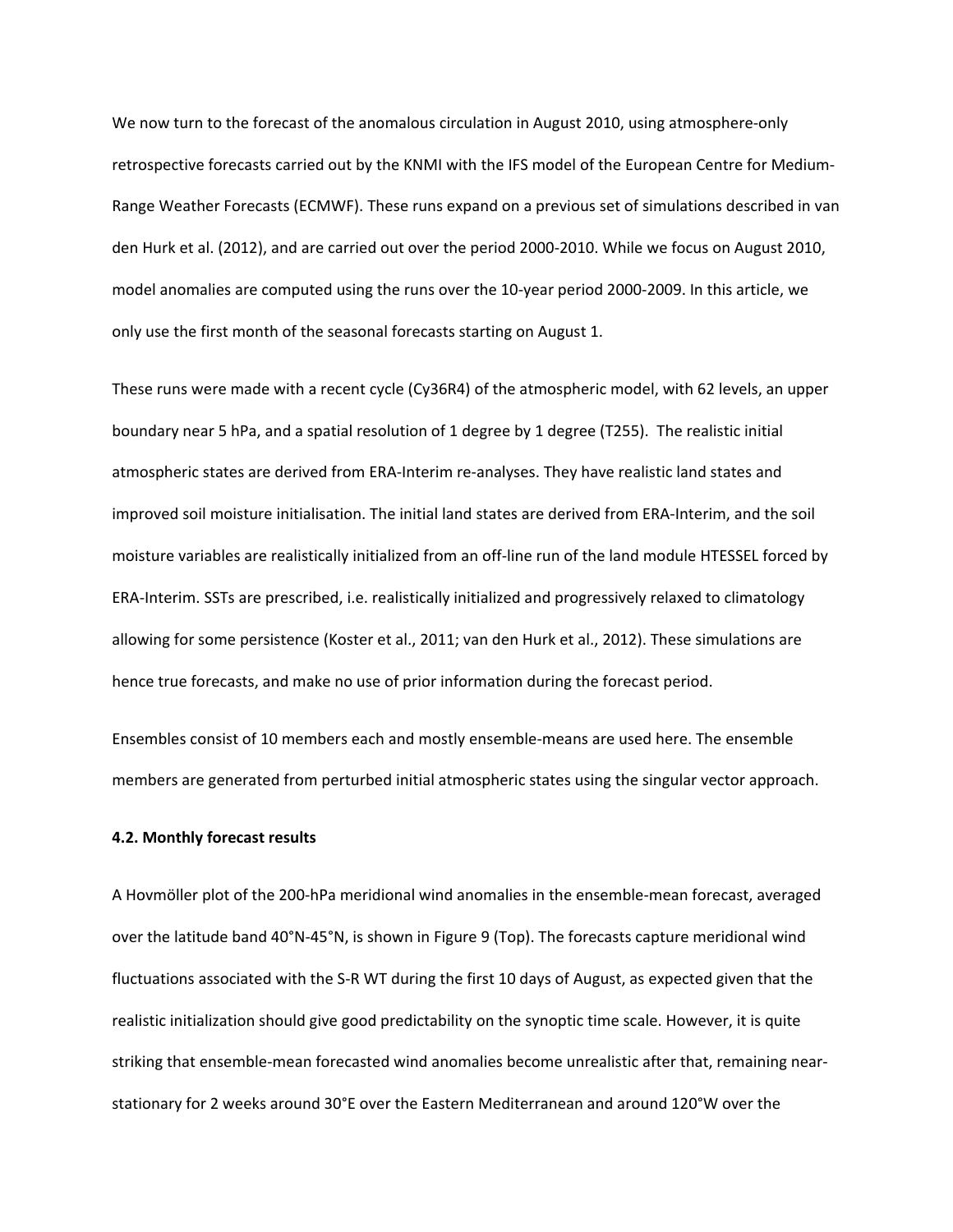Western US. Hence, a key point is that the ensemble‐mean forecast model missed the development of the S‐R WT pulses and the intensified northward flow over NC in the second half of August. There is, on the contrary, rapid change in the re‐analyses after August 10 with the development first of the slowly eastward‐propagating pulse of S‐R WT across Eurasia around approximately August 12‐17, then the dipole noted above, followed by the strong pulse in the S-R WT after August 21. The ensemble-mean forecasts missed these three events. This is despite the model being initialized with the blocked conditions at the start of August, incl. anomalously low soil moisture over Russia where the heat wave was prevailing. However, a closer examination of individual forecast members reveals that some do show some S-R WTs in late August, the coherence of which is lost in the ensemble-mean: Figure 9 (Bottom) also shows two prominent S‐R WTs after August 21 in one particular member (#4). While not in agreement with the observed S‐R WTs with regard to phase propagation or wavelength, the forecast is nevertheless able to capture developing S‐R WTs spanning at least 120° across Eurasia.

The monthly ensemble‐mean forecast fails to reproduce the necessary dynamical conditions of developing WTs and WPSH intensification during the 2nd half of August 2010. Hence it is no surprise that the ensemble‐mean forecast of precipitation is poor given the influence of these conditions on the strong moisture transport toward in‐land China, which we have demonstrated in the sections 3 and 4. For a qualitative comparison with station data, we show on Figure 10 shows forecasted total precipitation (mm per day) over North China (NC region defined as before) throughout August. Note that the model precipitation has not been collocated with station data as in Figure 2. Figure 10 shows the ensemble-mean forecast as well as the specific member (#4) that produced S-R WTs near the end of the month. It also shows model climatology and its two-standard-deviation exceedance. Comparing Figs 2 and 10, one readily sees that the model has a significant negative climatological bias as commonly found in forecast models (e.g. Webster et al., 2011). The first precipitation event on August 5 is well predicted in both the ensemble‐mean and the particular member. The ensemble‐mean forecast shows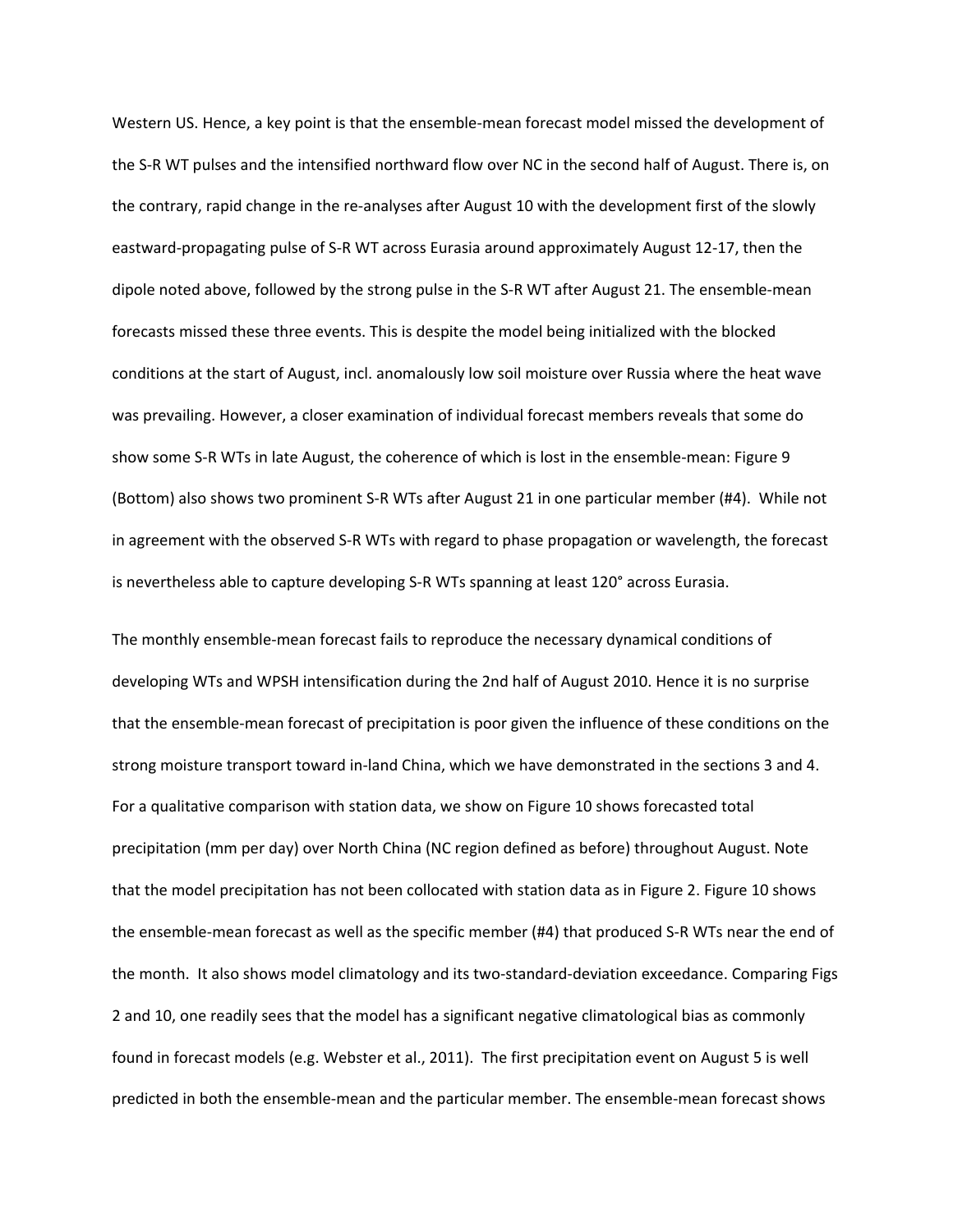extreme precipitation (i.e. exceeding two standard deviations from climatology) on 9 days throughout the month, and the particular member only on 4 days; in either case, the days do not match days when extreme precipitation was observed over the region (Figure 2).

#### **5. Summary and Concluding Remarks**

Eastward‐propagating wave‐trains across the Eurasian continent, which induce extreme weather patterns in Far East, are an important summertime climatic feature (e.g. Bothe et al. 2010; Schubert et al., 2014). They are also relevant for the interpretation of extremes in future climate scenarios (Bothe et al. 2011). In this paper, we have focused on the extreme precipitation events of summer 2010 over North and Northeast China, and how these are affected by such WTs. Five precipitation events were identified over Northeast China (NC) in August 2010, and characterized using a unique rain data set from a set of stations over China as well as ERA Interim re-analyses. We showed a good coherence between the two sources of data, but an underestimation of precipitation in the latter. We showed that the WPSH displaced northward and shifted westward brought bursts of northward meridional winds and huge rainfall in the second half of August over NC. This displacement of the WPSH is associated with hemispheric-scale WTs originating from the west, namely the S-R WT and the polar WTs.

The ability of monthly forecasts to predict such summertime precipitation events over the Far East has (to our knowledge) not been investigated. Realistically initialized monthly forecasts with assimilated initial conditions and made with a high-resolution atmospheric model were only able to capture such WTs in the first 10 days. However, the forecasts failed to predict intra-monthly variability of the WTs later in the month, during the break‐up phase of the Russian blocking, hence missing the dynamical developments that were so critical in bringing high precipitation to the NC region.

The representation of such upper‐level WTs and their intra‐monthly variability in forecast models appears to depend on the cooperation of many effects, such as wave‐breaking processes in the North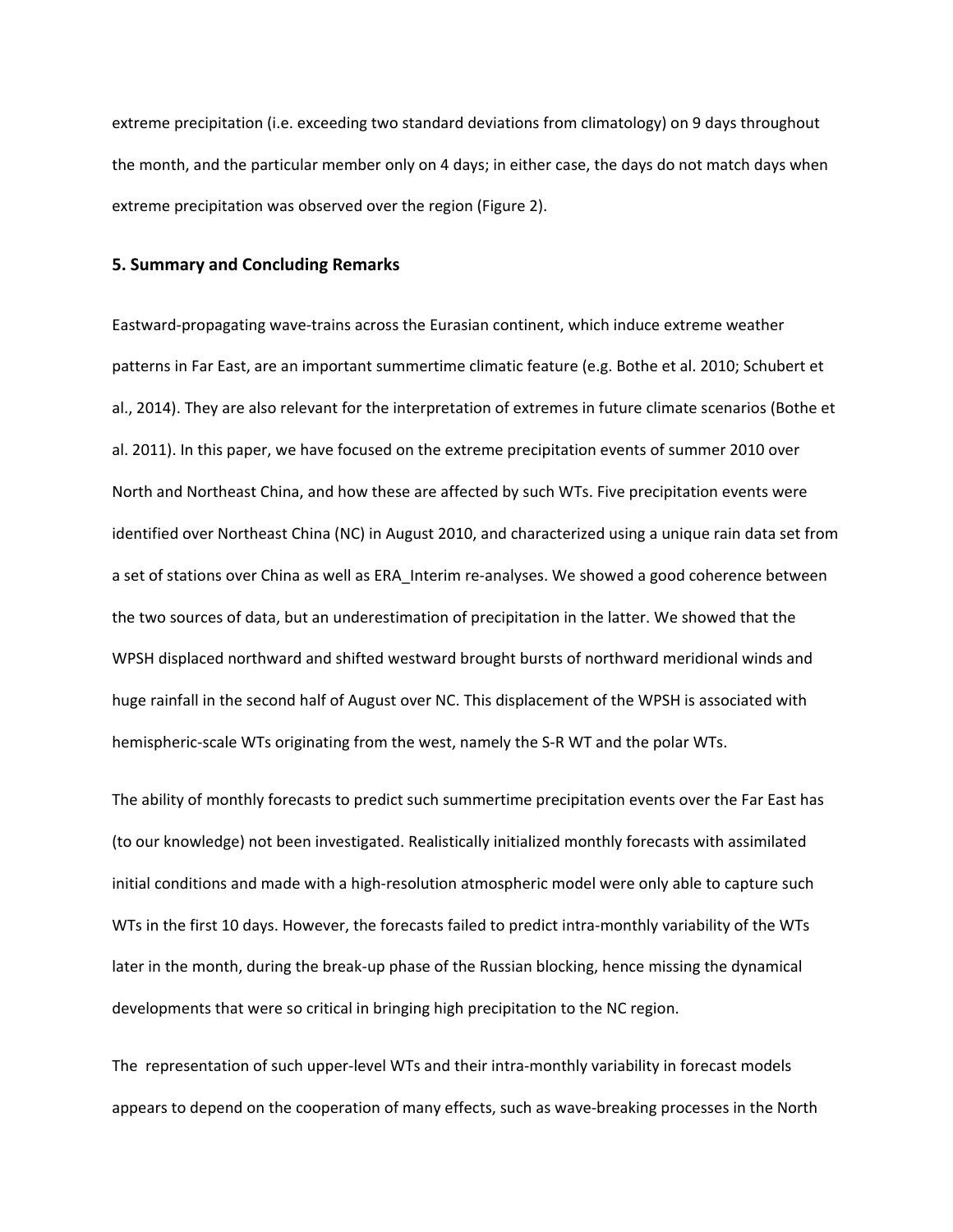Atlantic sector or the conditions at the lower boundaries, that is the sea surface temperatures (see e.g. Raible and Luksch, 2004) and land surface conditions, such as soil moisture. The upper boundary condition in the lower stratosphere may also modulate baroclinic synoptic perturbations which, in turn, feedback onto the mid‐latitude jet (Bordi et al., 2009). Although we expect less vertical coupling to the stratosphere in the summer season, when a westward stratospheric zonal wind regime is found, previous studies have shown that such hemispheric WTs do extend in the lower stratosphere (Orsolini et al., 2006).

There is a need to identify how sub-seasonal forecasts of such precipitation events could be improved. A first hurdle in predicting the precipitation events is hence to model these WTs correctly. The lack of predictability of the S‐R at seasonal timescale was previously noted in Kosaka et al. (2012), but it appears clearly here even after 10 days. It is encouraging that individual members actually predicted developing S‐R WTs at lead times beyond 10 days, indicating that S‐R WT is an intrinsic mode of model variability (Figure 9). The main issue seems to lie with the forcing. Since transient eddies and blockings in the North Atlantic and European sector may be important in forcing the S‐R and the polar WTs (e.g. Bothe et al., 2010; Linderholm et al., 2011; Schubert et al., 2014), their evolution might be difficult to predict beyond the synoptic time scale. Another forcing could arise from land‐atmosphere coupling through soil moisture feedbacks, which has been recognized as a modest source of skill (Koster et al., 2011). Atmospheric GCM simulations with and without this feedback in Schubert et al. (2014) suggest that across the mid-latitude belt of Eurasia where the S-R WT propagates, surface temperature is influenced by soil moisture. Since the energetics of the S‐R WT in Kosaka et al. (2009) indicates that the WT extracts baroclinic energy from the mean flow in that sector, soil moisture anomalies in that region may be important for the S‐R WT maintenance through their modulation of the north/south surface temperature gradients. Nevertheless, our forecasts with realistic soil moisture initialization show no improvement in terms of forecasts of upper-level WTs compared to similar forecasts without realistic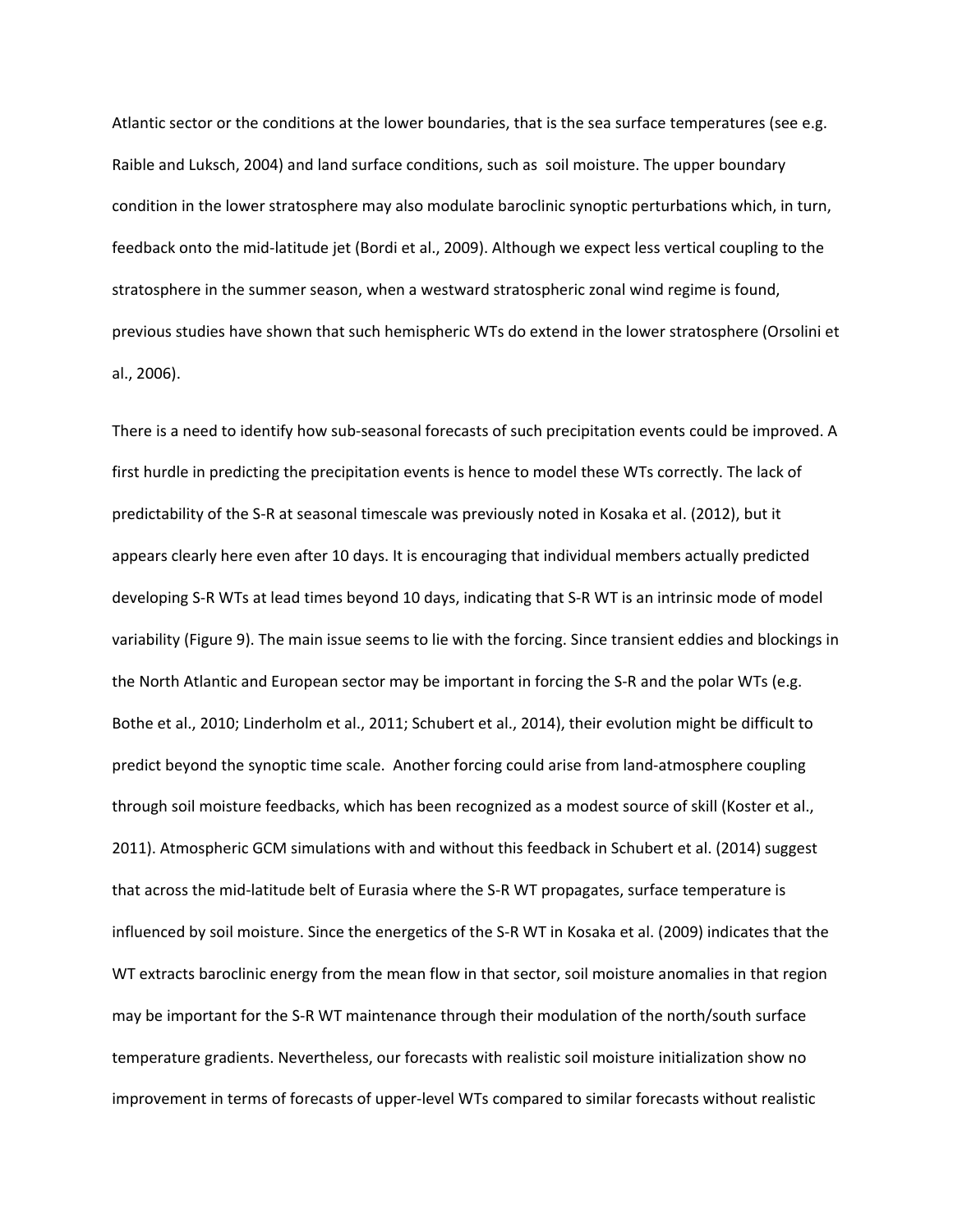soil moisture initialization (not shown). Hence, while the slowly‐varying land conditions might influence the atmospheric state, it is not clear that they strongly affect actual predictability of these WTs. Probabilistic approaches that exploit ensemble forecasts with large ensemble sizes need to be further developed.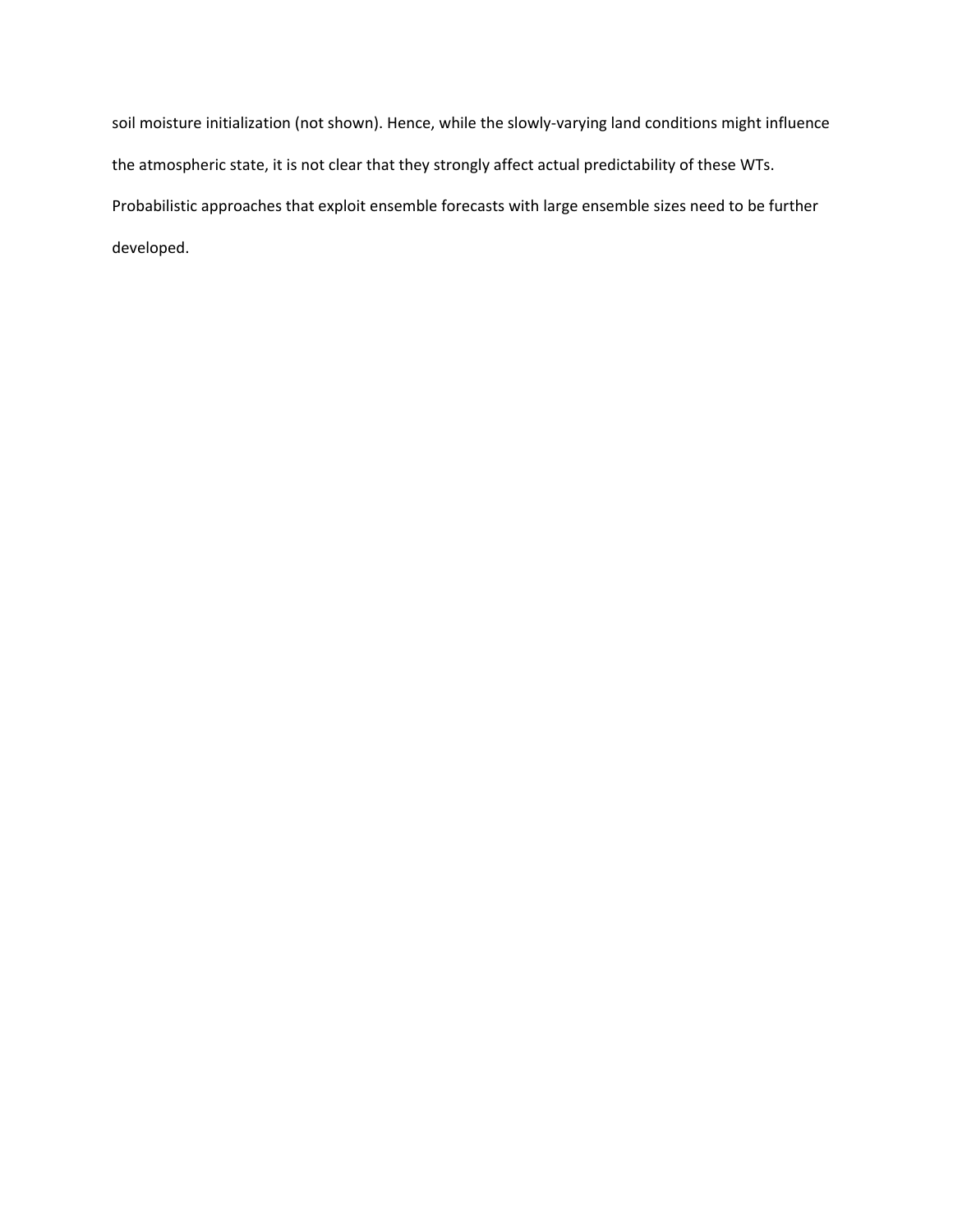### **Bibliography**

Bordi I, Fraedrich K, Sutera A (2009), Observed drought and wetness trends in Europe: an update. Hydology and Earth System Sciences 13: 1519‐1530.

Bothe O., K. Fraedrich and X. Zhu (2010), The large-scale circulations and summer drought and wetness on the Tibetan plateau, Int. J. Climatol., 30, 844‐855.

Bothe, O., K. Fraedrich, and X. Zhu (2011), Large‐scale circulations and Tibetan Plateau summer drought and wetness in a high-resolution climate model. Intern. J. of Climatol., 31, 832-846

Cha D.‐H., C.‐S. Jin and D.‐K. Lee (2011), Impact of local sea surface temperature anomaly over the Western Pacific on extreme East Asian summer monsoon, et al., Clim. Dyn., 37, 1691‐1705, DOI 10.1007/s00382‐010‐0983‐z.

Chou C, Huang LF, Tu JY, Tseng L and Hsueh YC (2009), El Niño impacts on precipitation in the western North Pacific‐East Asian sector. Journal of Climate, 22: 2039– 2057.

Ding A. and B. Wang (2005), Circumglobal teleconnection in the Northern Hemisphere summer, J. Clim., 18, 3483‐3505.

Ding A. and B. Wang (2007), Intraseasonal teleconnection betwen the summer Eurasian wave train and Indian monsoon, J. Clim., 20, 3551‐3767.

Enomoto T. (2004), Interannual variability of the Bonin High associated with the propagation of Rossby waves along the Asian jet, J. Met. Soc. Japan, 82, 4, 1019‐1034.

Hong C.C., H.‐H. Hsu, N.‐H. Lin and H. Chiu (2011), Roles of European blocking and tropical‐extratropical interaction in the 2010 Pakistan flooding, Geophys. Res. Lett., 38, L13807, doi: 10.1029/2011GL047583.

Iwao K. and M. Takahashi (2008), A precipitation seesaw mode between Northeast Asia and Siberia in summer caused by Rossby waves over the Eurasian continent, J. Clim., 21, 2401-2419.

Kosaka Y., H. Nakamura, M. Watanabe and M. Kimoto (2009), Analysis on the dynamics of a wave‐like teleconnection pattern along the summertime Asian jet based on a reanalysis dataset and climate model simulations, J. Met. Soc. Japan, 87, No3, 561‐580.

Kosaka Y., J.S. Chowdary, S.‐P. Xie, Y.‐M. Min and J.‐Y. Lee (2012), Limitations of seasonal predictability for summer climate over East Asia and the Northwestern Pacific, J. Clim., 25, 7574‐7589.

Kosaka Y., S.‐P. Xie, N.‐G. Lau and G. A. Vecchi (2013), Origin of seasonal predictability for summer climate over the Northwestern Pacific, Proc. Nat. Acad. Sci., vol110, 9, 7574‐7579.

Koster R.D. et al. (2011), GLACE2: the second phase of the global land atmosphere coupling experiment: soil moisture contributrion to subseasonal forecast skill. J Hydrometeorol 12:805–822. doi:10.1175/2011JHM1365.1

Lau W.K.M., K.‐M. Kim (2012), The 2010 Pakistan flood and Russian heat wave: teleconnection of hydrometeorological extremes, J. Hydrometerol., 13, 392‐403, DOI:10.1175/JHM‐D‐11‐016.1.

Linderholm H.W., T. Ou, J.‐H. Jeong, C.K. Fowland, D. Gong, H. Liu, Y. Liu and D. Chen (2011), J. Geophys. Res., 116, D13107, doi: 10.1029/2010JD015235.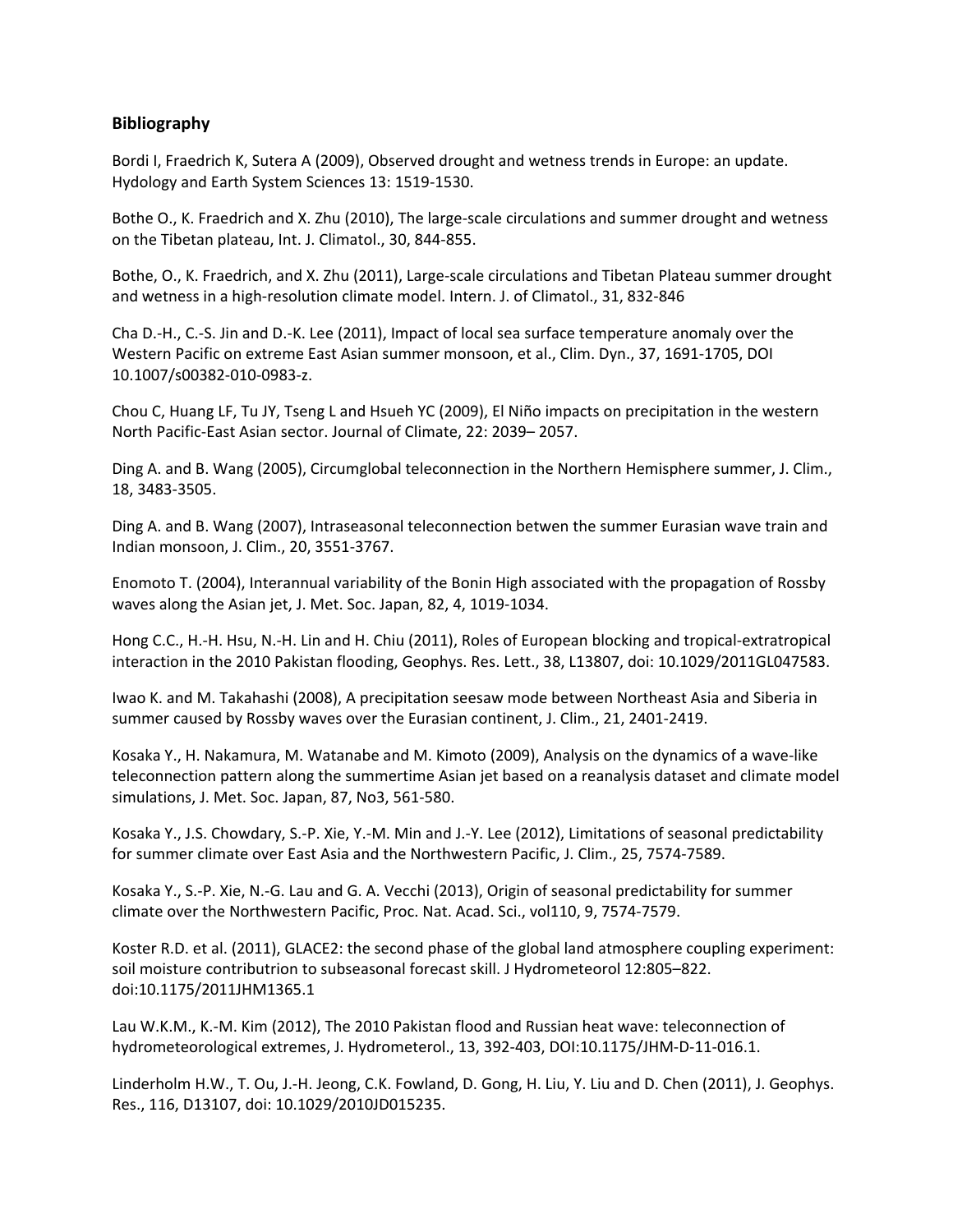Matsueda M. (2011), Predictability of Euro-Russian blocking in the summer 2010, Geophys. Res. Lett., 38, L06801, doi: 10.1029/2010GL046557.

Orsolini, Y. J. and G. Nikulin (2006), A low‐ozone episode during the European heat wave of August 2003, Quart. J. Roy. Meteor. Soc.,, 132, 667‐680.

Otomi Y., Y. Tachibana and T. Nakamura (2013), A possible cause of the AO polarity reversal from winter to summer in 2010 and its relation to hemispheric extreme summer weather, Clim. Dyn., 40, 7‐8, 1939‐ 1947.

Raible, C., U. Luksch, and K. Fraedrich (2004), Precipitation and northern hemisphere regimes. Atmospheric Science Letters, 5, 43‐55.

Saeed S., W.A. Müller, S. Hagemann, D. Jacob, M. Mujumdar and R. Krishnan (2011), Precipitation variability over the South Asian monsoon heat low and associated teleconnections, Geophys. Res. Lett., 38, L08702, , doi: 10.1029/2011GL046984.

Schneidereit, A., S. Schubert, P. Virgin, F. Lunkeit, X. Zhu, D. Peters and K. Fraedrich (2012), Large‐scale flow and the long‐lasting blocking high over Russia: Summer 2010, Month. Wea. Rev., 140, 2967‐2981.

Schubert S., H. Wang and M. Suarez (2011), Warm season subseasonal variability and climate extremes in the Northern Hemisphere: the role of stationary Rossby waves, J. Clim., 24, 4773-4792.

Schubert S., H. Wang, R. Koster, M. Suarez and P. Groisman (2014), Northern Eurasian heat waves and drought, in press.

Sui, C.‐H.,P.‐H. Chung, and T. Li (2007), Interannual and interdecadal variability of the summertime western North Pacific subtropical high, Geophys. Res. Lett., 34, L11701, doi:10.1029/2006GL029204.

Sun B. J., and F. W. Zhao (2011), Analysis on the heavy rainfall and flooding during the 2010 flood season in Liaoning Province. Water Resources & Hydropower of Northeast China. 1002‐0624 (2011) 04‐0048‐02, 48‐49. (in Chinese)

Trenberth K.E. and T. Fasullo (2012), Climate extremes and climate change: the Russian heat wave and other climate extremes of 2010, J. Geophys. Res., 117, D17103, doi: 10.1029/2012JD018020.

van den Hurk B, Doblas‐Reyes F, Balsamo G, Koster RD, Seneviratne S. and Camargo H (2012), Soil moisture effects on seasonal temperature and precipitation forecast scores in Europe, Clim Dyn 38:349– 362. doi:10.1007/s00382‐010‐0956‐2

Wang B., Q. Ding, X. Fu, I.‐S. Kang, K. Jin, J. Shukla and F. Doblas‐Reyes (2005), Fundamental challenge in simulation and prediction of summer monsoon rainfall, Geophys. Res. Lett., 32, L15711, doi:10.1029/2005GL022734.

Wang B., B. Xiang and J.‐H. Lee (2013), Subtropical high predictability establishes a promising way for monsoon and tropical storm predictions, Proc. Nat. Acad. Sci., doi/10.1073/pnas.1214626110,

Webster P.J., V.E. Toma and H.‐M. Kim (2011), Were the 2010 Pakistan floods predictable ?, Geophys. Res. Lett., 38, L04806, , doi: 10.1029/2010GL046346.

Zeng G., W.‐C. Wang and C. Shen (2012), Association of the rainy season precipitation with low‐level meridional wind in the Yangtze river valley and North China, J. Clim., 25, 792‐799.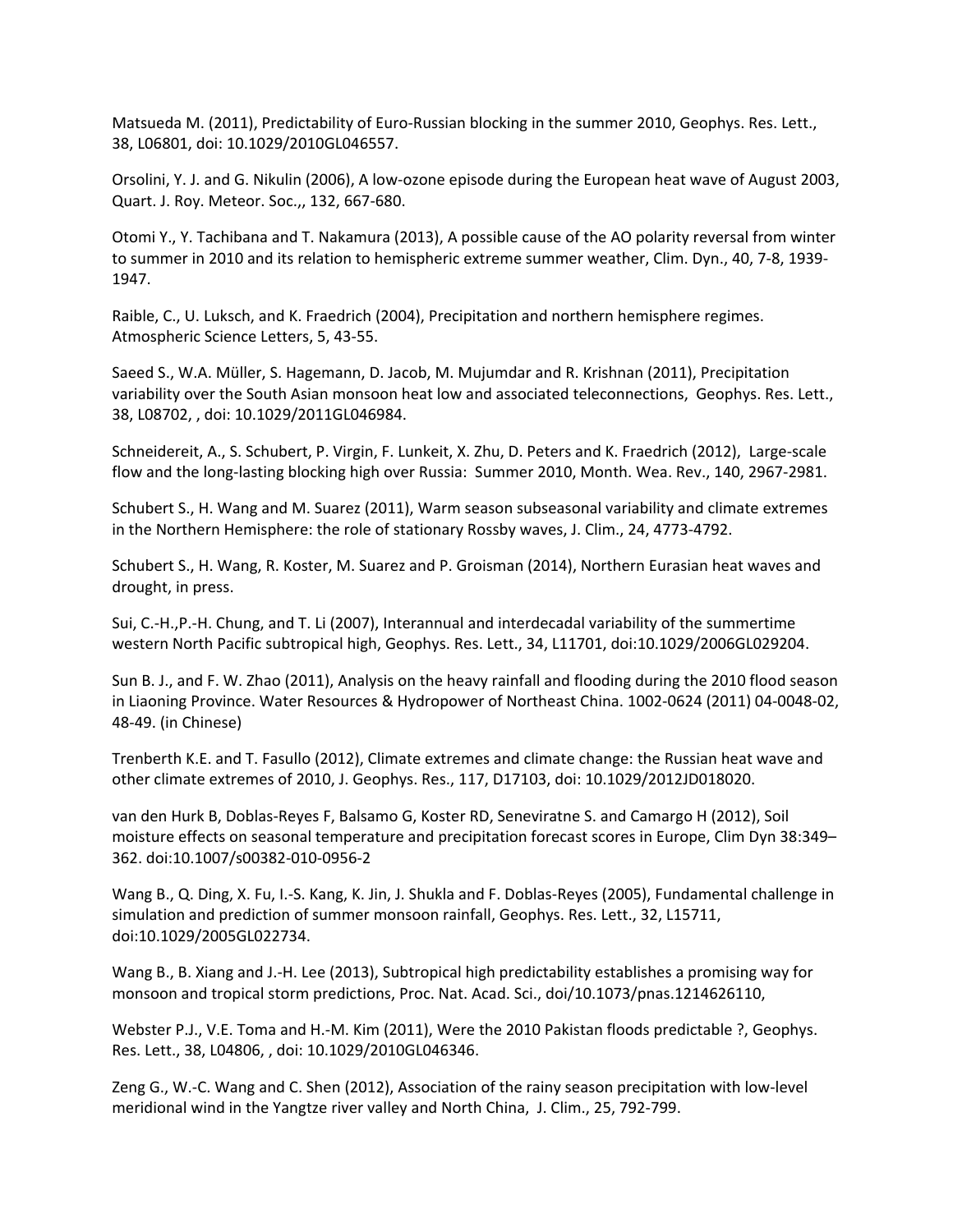Zhu X., O. Bothe and K. Fraedrich (2010), Summer atmospheric bridging between Europe and East Asia: influences on drought and wetness on the Tibetan plateau, Quarter. International, doi:10.1016/quaint.2010.06.015.